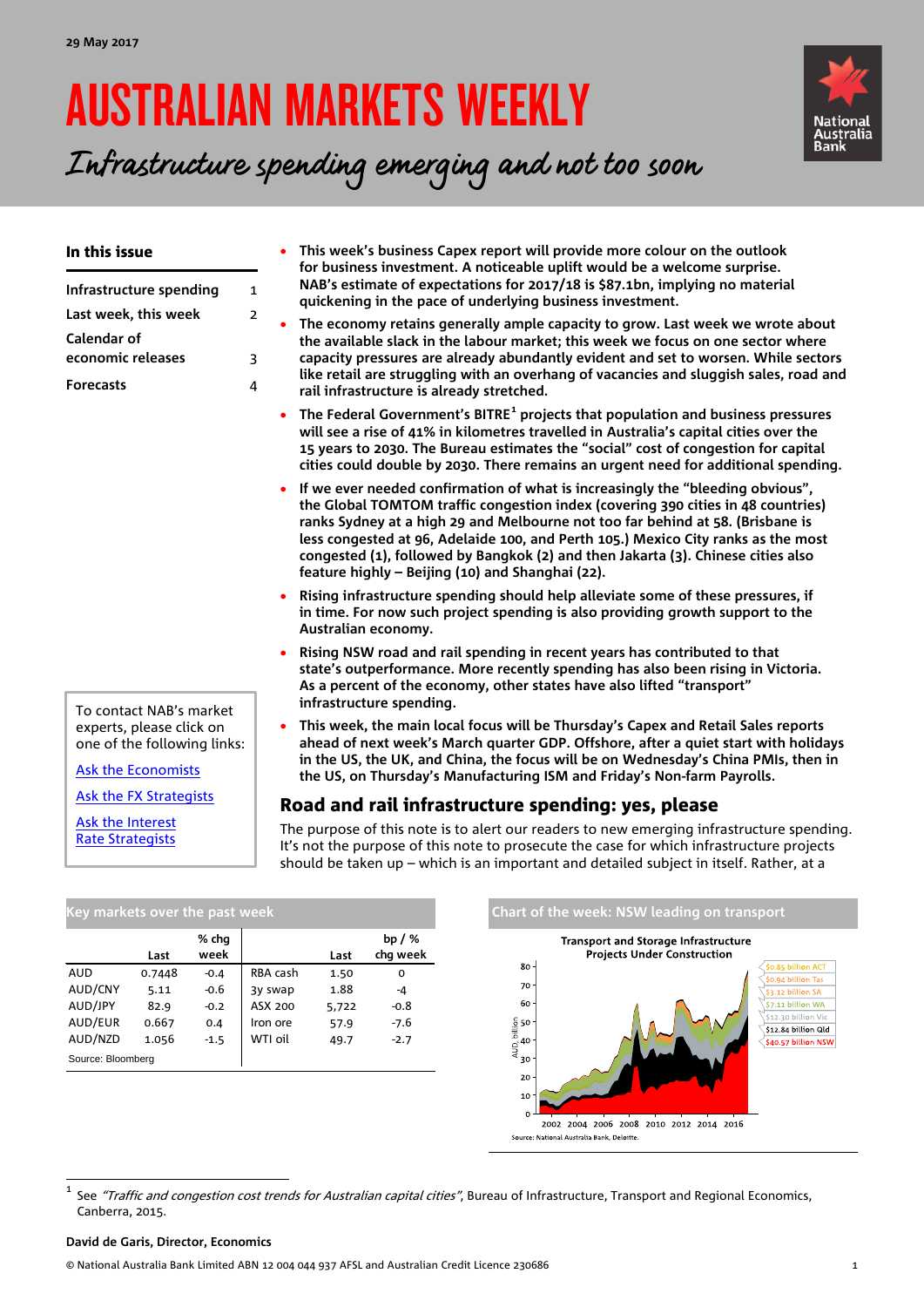time when the economy is growing at less than its potential rate, and pressures on road and rail infrastructure are already clearly evident, this seems to be the right time to invest in infrastructure. Such investment is now becoming more prominent, assisting growth and hopefully alleviating congestion pressures and lifting productivity, in time.

The Federal Budget helped shift the focus and debate toward the role of government in lifting infrastructure spending. Such spending supports the economy now during the construction phase and should support productivity and congestion in the years and decades to come. Higher public infrastructure spending has the added policy benefit of relieving some of the imposing burden on monetary policy to support growth. At a time of arguably cautious business capital spending, it is welcome that infrastructure investment spending on transport projects is now rising, with some signs of more to come.

It should become increasingly evident in the data that rising spending on infrastructure is playing a more active role supporting Australia's growth rate. The down cycle in major resource spending is now close to running its course, nullifying rising infrastructure spending in recent years. Moreover, there are tentative signs that even mining spending – arguably deferred when cash flow pressures were greater – is re-emerging. Elsewhere, this week's Capex will reveal whether business fixed investment remains soft, as it has been since the GFC.

### **Chart 1: Emerging transport infrastructure spending**



According to the latest tally, the value of investment projects underway in the transport and storage sector in NSW at the end of March 17 stood at \$40.6bn, more than double the \$16.9bn level two years earlier, and accounting for 48% of all projects currently underway in this sector. Road and rail projects accounted for nearly all of these projects, with around three quarters accounted for by road projects.

A higher level of infrastructure spending has undoubtedly been a factor in the outperformance of the NSW economy in recent years, with more such project spending to come, including from the further investment in rail, specifically the Sydney Metro City and Southwest project, stage 2 of the Sydney Metro project, at a projected cost of around \$12bn.

While Victoria's projects look modest by comparison – at a total of \$12.3bn in March, the Melbourne Metro Rail project is now starting, at a project cost of \$11bn

once the spending begins in earnest over the next couple of years.

#### Solutions require patience

While the need for such spending is already urgent, congestion alleviation will take time. The major rail projects in Sydney and Melbourne are not, on current timetables, due to be completed until the middle of the next decade. Major road projects currently underway are expected to complete by the end of this decade, though as for all such projects, the extent to which these projects ease congestion remains to be seen.





## **Chart 3: State transport spending, by economic size** Transport and Storage projects under construction

### Last week and this week

There was limited economic news on the local front last week, Construction Work Done down 0.7% in real terms in the March quarter, the detail a little friendlier than the headline result might suggest. Dwelling investment contracted, led by Queensland where the property market has been less buoyant, but where activity may have been curtailed by Cyclone Debbie. Encouragingly, both non-residential construction and engineering construction rose, the first time that engineering construction has increased since June 2015.

World oil prices pulled back after OPEC underwhelmed the market by just extending production cuts. Meanwhile, the spot iron ore price is down 7.6% for the week, ending at \$US57.9/t. US interest rate markets continue to price in that the Fed will hike rates again at the 15 June meeting, but are only 50/50 on another rate increase by year end. Locally, Thursday's retail sales will be an important consumer spending update with sales soft in recent months (albeit also impacted by cyclone Debbie).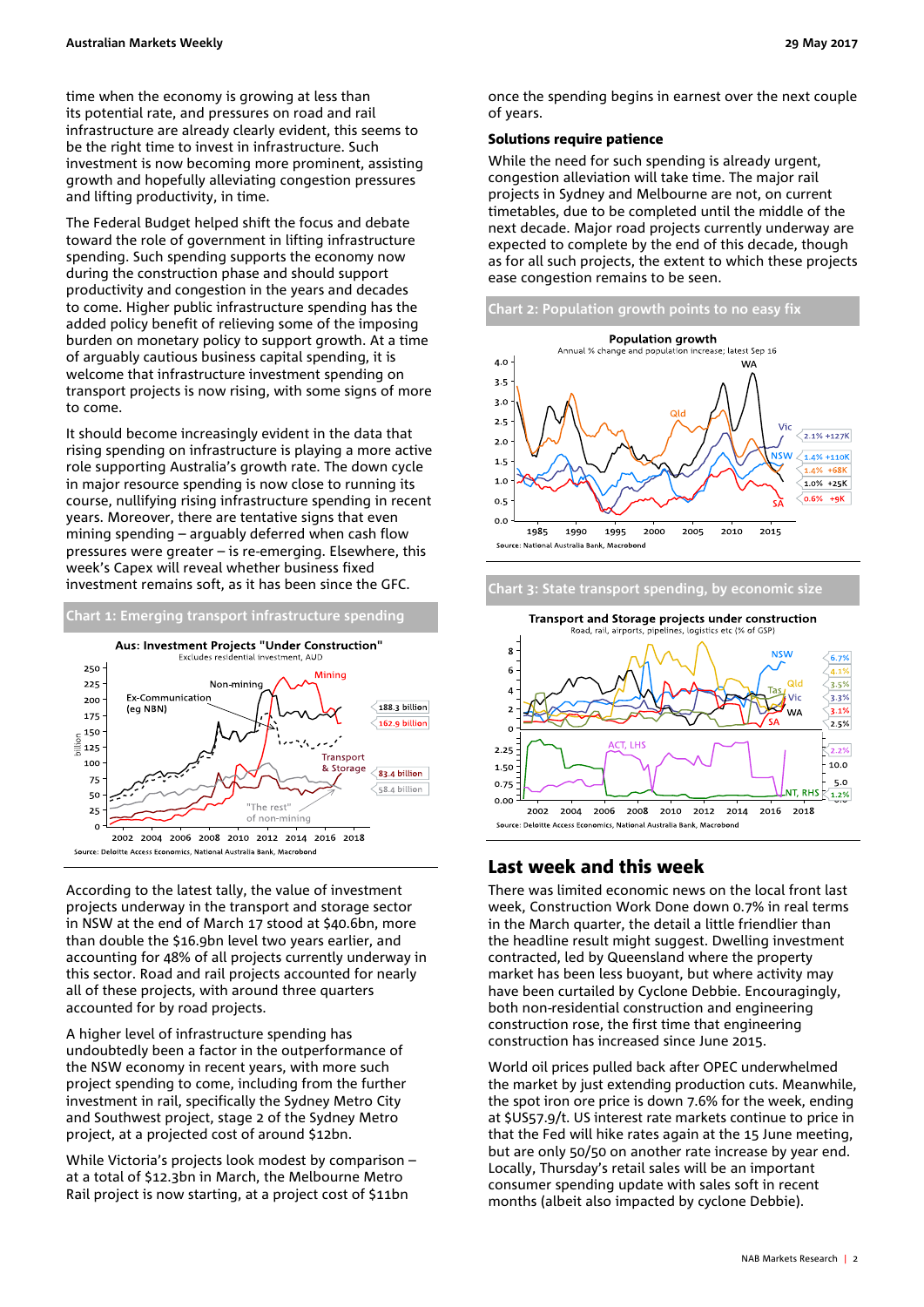# <span id="page-2-0"></span>CALENDAR OF ECONOMIC RELEASES

|                                  | Country Economic Indicator                                                                                                                                   | Period               | Forecast         | Consensus           | Actual | <b>Previous</b>          | <b>GMT</b>     | <b>AEST</b>    |
|----------------------------------|--------------------------------------------------------------------------------------------------------------------------------------------------------------|----------------------|------------------|---------------------|--------|--------------------------|----------------|----------------|
| <b>Monday</b>                    | 29 May 2017                                                                                                                                                  |                      |                  |                     |        |                          |                |                |
| US/UK<br>CН                      | US memorial Day holiday; UK markets closed for Spring Bank holiday<br>Markets in China and Taiwan closed for Dragon Boat Festival holidays                   |                      |                  |                     |        |                          |                |                |
| AU                               | Treasury Secretary Fraser testifies before Senate Economics Legislation Committee (time to be determined)                                                    |                      |                  |                     |        |                          |                |                |
| US                               | Fed's Williams Speaks in Singapore                                                                                                                           |                      |                  |                     |        |                          | 2.15           | 11.15          |
| EC<br>EC                         | ECB's Nowotny speaks at Austrian c.bank conference                                                                                                           |                      |                  |                     |        |                          | 8.15<br>14.00  | 17.15          |
| <b>Tuesday</b>                   | Draghi Speaks at European Parliament Economic Committee<br>30 May 2017                                                                                       |                      |                  |                     |        |                          |                | 23.00          |
| CН                               | Markets in China and Taiwan closed for Dragon Boat Festival holidays                                                                                         |                      |                  |                     |        |                          |                |                |
| NZ                               | <b>Building Permits MoM</b>                                                                                                                                  | Apr                  |                  |                     |        | $-1.8$                   | 23.45          | 8.45           |
| AU<br>JN                         | ANZ Roy Morgan Weekly Consumer Confidence Index<br>Jobless Rate/Job-to-applicanbt ratio                                                                      | <b>May 28</b><br>Apr |                  | 2.8/1.46            |        | 110.5<br>2.8/1.5         | 0.30<br>0.30   | 9.30<br>9.30   |
| JN                               | Overall Household Spending YoY                                                                                                                               | Apr                  |                  | $-0.9$              |        | $-1.3$                   | 0.30           | 9.30           |
| JN                               | Retail Sales MoM/YoY                                                                                                                                         | Apr                  |                  | $-0.2/2.3$          |        | 0.2/2.1                  | 0.50           | 9.50           |
| AU<br>EC                         | <b>Building Approvals MoM/YoY</b><br><b>Business Climate Indicator</b>                                                                                       | Apr<br>May           | $3/-18.6$        | $3/-18.1$<br>1.11   |        | $-13.4/-19.9$<br>$1.1\,$ | 2.30<br>10.00  | 11.30<br>19.00 |
| EC                               | ECB's Liikanen speaks at Austrian c.bank conference                                                                                                          |                      |                  |                     |        |                          | 11.15          | 20.15          |
| GE                               | <b>CPI MoM/YoY</b>                                                                                                                                           | May P                |                  | $-0.1/1.6$          |        | 0.0/2.0                  | 13.00          | 22.00          |
| GE<br>CA                         | <b>CPI EU Harmonized MoM/YoY</b><br><b>Current Account Balance</b>                                                                                           | May P<br>1Q          |                  | $-0.1/1.5$<br>$-12$ |        | 0.0/2.0<br>$-10.7$       | 13.00<br>13.30 | 22.00<br>22.30 |
| <b>US</b>                        | Personal Income/Spending                                                                                                                                     | Apr                  |                  | 0.4/0.4             |        | 0.2/0.0                  | 13.30          | 22.30          |
| US                               | Real Personal Spending                                                                                                                                       | Apr                  |                  | 0.2                 |        | 0.3                      | 13.30          | 22.30          |
| US<br><b>US</b>                  | PCE Deflator MoM/YoY<br>PCE Core MoM/YoY                                                                                                                     | Apr<br>Apr           |                  | 0.2/1.7<br>0.1/1.5  |        | $-0.2/1.8$<br>$-0.1/1.6$ | 13.30<br>13.30 | 22.30<br>22.30 |
| CA                               | Industrial Product Price/Raw Materials Price MoM                                                                                                             | Apr                  |                  |                     |        | $0.8/-1.6$               | 13.30          | 22.30          |
| US                               | S&P CoreLogic CS 20-City MoM/YoY                                                                                                                             | Mar                  |                  | 0.9/5.61            |        | 0.7/5.9                  | 14.00          | 23.00          |
| US<br>US                         | Conf. Board Consumer Confidence<br>Dallas Fed Manf. Activity                                                                                                 | May<br>May           |                  | 119.8<br>15         |        | 120.3<br>16.8            | 15.00<br>15.30 | 0.00<br>0.30   |
| US                               | Fed's Brainard speaks on Economy and Monetary Policy in New York                                                                                             |                      |                  |                     |        |                          | 18.00          | 3.00           |
| <u>Nedne</u>                     |                                                                                                                                                              |                      |                  |                     |        |                          |                |                |
| NZ<br>AU                         | RBNZ Financial Stability Report<br>PM Turnbull speaks to CEDA State of the Nation Conference (Wednesday-Thursday event with an array of MPs/others speaking) |                      |                  |                     |        |                          | 22.00<br>22.55 | 7.00<br>7.55   |
| UK                               | GfK Consumer Confidence                                                                                                                                      | May                  |                  | $-8$                |        | $-7.0$                   | 0.10           | 9.10           |
| UK                               | Lloyds Business Barometer                                                                                                                                    | May                  |                  |                     |        | 47.0                     | 0.10           | 9.10           |
| UK<br>JN                         | BRC Shop Price Index YoY<br>Industrial Production MoM/YoY                                                                                                    | May<br>Apr P         |                  | $-0.3$<br>4.2/6.1   |        | $-0.5$<br>$-1.9/3.5$     | 0.10<br>0.50   | 9.10<br>9.50   |
| NZ                               | ANZ Activity Outlook/Business Confidence                                                                                                                     | May                  |                  |                     |        | 37.7/11.0                | 2.00           | 11.00          |
| <b>CH</b>                        | Manufacturing/Non-manufacturing PMI                                                                                                                          | May                  |                  | 51/                 |        | 51.2/54.0                | 2.00           | 11.00          |
| AU<br>JN                         | Private Sector Credit MoM/YoY<br>Small Business Confidence                                                                                                   | Apr<br>May           | 0.4/4.9          | 0.4/4.9             |        | 0.3/5.0<br>48.6          | 2.30<br>6.00   | 11.30<br>15.00 |
| GE                               | Unemployment Change (000's)/Claims Rate SA                                                                                                                   | May                  |                  | -14.5/5.7           |        | $-15.0/5.8$              | 8.55           | 17.55          |
| UK                               | Mortgage Approvals                                                                                                                                           | Apr                  |                  | 66                  |        | 66.8                     | 9.30           | 18.30          |
| EC<br>EC                         | <b>Unemployment Rate</b><br>CPI Estimate/Core YoY                                                                                                            | Apr<br>May           |                  | 9.4<br>1.5/1        |        | 9.5<br>1.9/1.2           | 10.00<br>10.00 | 19.00<br>19.00 |
| US                               | Fed's Kaplan speaks in New York                                                                                                                              |                      |                  |                     |        |                          | 13.00          | 22.00          |
| EC                               | Merkel, Lautenschlaeger Address German Credit-Union Conference                                                                                               |                      |                  |                     |        |                          | 13.30          | 22.30          |
| CA<br>CA                         | Quarterly GDP Annualized<br><b>GDP MoM/YoY</b>                                                                                                               | 1Q<br>Mar            |                  | 4.2<br>0.2/2.9      |        | 2.6<br>0.0/2.5           | 13.30<br>13.30 | 22.30<br>22.30 |
| US                               | Chicago Purchasing Manager                                                                                                                                   | May                  |                  | 57                  |        | 58.3                     | 14.45          | 23.45          |
| US                               | Pending Home Sales MoM/YoY                                                                                                                                   | Apr                  |                  | 0.4/                |        | $-0.8/0.5$               | 15.00          | 0.00           |
| NZ<br><b>US</b>                  | QV House Prices YoY<br>U.S. Federal Reserve Releases Beige Book                                                                                              | May                  |                  |                     |        | 11.1                     | 18.00<br>19.00 | 3.00<br>4.00   |
| Thursda                          | , 1 June 2017                                                                                                                                                |                      |                  |                     |        |                          |                |                |
| ΝZ                               | QVNZ Housing Report YoY                                                                                                                                      | May                  |                  |                     |        | 11.1                     | 22.00          | 7.00           |
| ΝZ<br>AU                         | Terms of Trade Index QoQ<br>AiG Perf of Mfg Index                                                                                                            | 1Q<br>May            | 3.9              | 3.9                 |        | 5.7<br>59.2              | 23.45<br>0.30  | 8.45<br>9.30   |
| JN                               | Capital Spending YoY                                                                                                                                         | 1Q                   |                  | 4                   |        | 3.8                      | 0.50           | 9.50           |
| JN                               | Company Profits/Sales                                                                                                                                        | 1Q                   |                  |                     |        | 16.9/2.0                 | 0.50           | 9.50           |
| AU<br>US                         | CoreLogic House Px MoM<br>Fed's Williams speaks in Seoul                                                                                                     | May                  |                  |                     |        | 1.4                      | 1.00<br>1.10   | 10.00<br>10.10 |
| JN                               | Nikkei Japan PMI Mfg                                                                                                                                         | May F                |                  |                     |        | 52.0                     | 1.30           | 10.30          |
| AU                               | Treasurer Morrison speaks to CEDA State of the National Conference                                                                                           |                      |                  |                     |        |                          | 2.00           | 11.00          |
| AU<br>AU                         | Private Capex QoQ/Expectations, 17-18 2nd estimate<br><b>Retail Sales MoM</b>                                                                                | 1Q<br>Apr            | $-1.5/87.1$      | 0.5/<br>0.3         |        | $-2.1/80.6$<br>$-0.1$    | 2.30<br>2.30   | 11.30<br>11.30 |
| JN                               | BOJ Harada speaks in Gifu                                                                                                                                    |                      | 0.3              |                     |        |                          | 2.30           | 11.30          |
| CH                               | Caixin China PMI Mfg                                                                                                                                         | May                  |                  | 50.2                |        | 50.3                     | 2.45           | 11.45          |
| AU<br>EC                         | Commodity Index AUD/SDR YoY<br>ECB's Villeroy Speaks at Brussels Economic Forum                                                                              | May                  |                  | $\prime$            |        | 132.7/38.6               | 7.30<br>8.15   | 16.30<br>17.15 |
| GE                               | Markit/BME Germany Manufacturing PMI                                                                                                                         | May F                |                  | 59.4                |        | 59.4                     | 8.55           | 17.55          |
| EC                               | Markit Eurozone Manufacturing PMI                                                                                                                            | May F                |                  | 57                  |        | 57.0                     | 9.00           | 18.00          |
| UK<br>EC                         | Markit UK PMI Manufacturing SA<br>EU's Dombrovskis Speaks at Brussels Economic Forum                                                                         | May                  |                  | 56.5                |        | 57.3                     | 9.30<br>10.00  | 18.30<br>19.00 |
| EC                               | ECB's Hakkarainen, Costa, EBA's Enria Speak in Lisbon                                                                                                        |                      |                  |                     |        |                          |                | 19.00          |
| CA                               | MLI Leading Indicator MoM                                                                                                                                    | Apr                  |                  |                     |        | 0.5                      | 12.00          | 21.00          |
| US<br>US                         | Challenger Job Cuts YoY<br>Fed's Powell speaks on Normalisation of Monetary Policy                                                                           | May                  |                  |                     |        | $-42.9$                  | 12.30<br>13.00 | 21.30<br>22.00 |
| EC                               | EU's Moscovici Speaks at Brussels Economic Forum                                                                                                             |                      |                  |                     |        |                          | 13.00          | 22.00          |
| US                               | ADP Employment Change                                                                                                                                        | May                  |                  | 180                 |        | 177                      | 13.15          | 22.15          |
| US<br>US                         | Nonfarm Productivity/Unit Labour Costs<br>Initial Jobless Claims                                                                                             | 1Q F<br>May 27       |                  | $-0.5/2.9$<br>238.5 |        | $-0.6/3.0$<br>234        | 13.30<br>13.30 | 22.30<br>22.30 |
| CA                               | Markit Canada Manufacturing PMI                                                                                                                              | May                  |                  |                     |        | 55.9                     | 14.30          | 23.30          |
| US                               | Markit US Manufacturing PMI                                                                                                                                  | May F                |                  | 52.5                |        | 52.5                     | 14.45          | 23.45          |
| US<br>US                         | Wards Total Vehicle Sales<br><b>ISM Manufacturing</b>                                                                                                        | May<br>May           |                  | 16.95<br>54.6       |        | 16.8<br>54.8             | 15.00          | 0.00           |
| US                               | <b>Construction Spending MoM</b>                                                                                                                             | Apr                  |                  | 0.5                 |        | $-0.2$                   | 15.00          | 0.00           |
| Friday, 2                        | June 2017                                                                                                                                                    |                      |                  |                     |        |                          |                |                |
| AU<br>ΝZ                         | HIA New Home Sales MoM<br><b>Credit Aggregates</b>                                                                                                           | Apr<br>Apr           |                  |                     |        | $-1.1$                   | 2.00<br>4.00   | 11.00<br>13.00 |
| JN                               | Consumer Confidence Index                                                                                                                                    | May                  |                  | 43.5                |        | 43.2                     | 6.00           | 15.00          |
| UK                               | Markit/CIPS UK Construction PMI                                                                                                                              | May                  |                  | 52.6                |        | 53.1                     | 9.30           | 18.30          |
| EC<br>CA                         | PPI MoM/YoY<br>Labor Productivity QoQ                                                                                                                        | Apr<br>1Q            |                  | 0.2/4.5<br>1.1      |        | $-0.3/3.9$<br>0.4        | 10.00<br>13.30 | 19.00<br>22.30 |
| CA                               | Int'l Merchandise Trade                                                                                                                                      | Apr                  |                  | $-0.015$            |        | $-0.1$                   | 13.30          | 22.30          |
| US                               | Change in Nonfarm Payrolls/Unemployment rate                                                                                                                 | May                  |                  | 185/4.4             |        | 211/4.4                  | 13.30          | 22.30          |
| US<br>US                         | Average Hourly Earnings MoM/YoY<br><b>Trade Balance</b>                                                                                                      | May<br>Apr           |                  | 0.2/2.6<br>$-45.95$ |        | 0.3/2.5<br>$-43.7$       | 13.30<br>13.30 | 22.30<br>22.30 |
| EC                               | ECB's Visco Speaks at Trento Economic Festival                                                                                                               |                      |                  |                     |        |                          | 14.30          | 23.30          |
|                                  | <b>Upcoming Central Bank Interest Rate Announcements</b>                                                                                                     |                      |                  |                     |        |                          |                |                |
| Australia, RBA                   |                                                                                                                                                              | 6-Jun                | 1.50%            | 1.50%               |        | 1.50%                    |                |                |
| Europe ECB<br>UK BOE             |                                                                                                                                                              | 8-Jun<br>15-Jun      | $-0.4%$<br>0.25% | $-0.4%$<br>0.25%    |        | $-0.4%$<br>0.25%         |                |                |
| US Federal Reserve               |                                                                                                                                                              | 15-Jun               | 0.75-1.00%       | 0.75-1.00%          |        | 0.75-1.00%               |                |                |
| Japan, BoJ                       |                                                                                                                                                              | 16-Jun               | $-0.1%$          | $-0.1%$             |        | $-0.1%$                  |                |                |
| New Zealand, RBNZ<br>Canada, BoC |                                                                                                                                                              | 22-Jun<br>13-Jul     | 1.75%<br>0.5%    | 1.75%<br>0.5%       |        | 1.75%<br>0.5%            |                |                |
|                                  | GMT: Greenwich Mean Time; AEST: Australian Eastern Standard Time                                                                                             |                      |                  |                     |        |                          |                |                |
|                                  |                                                                                                                                                              |                      |                  |                     |        |                          |                |                |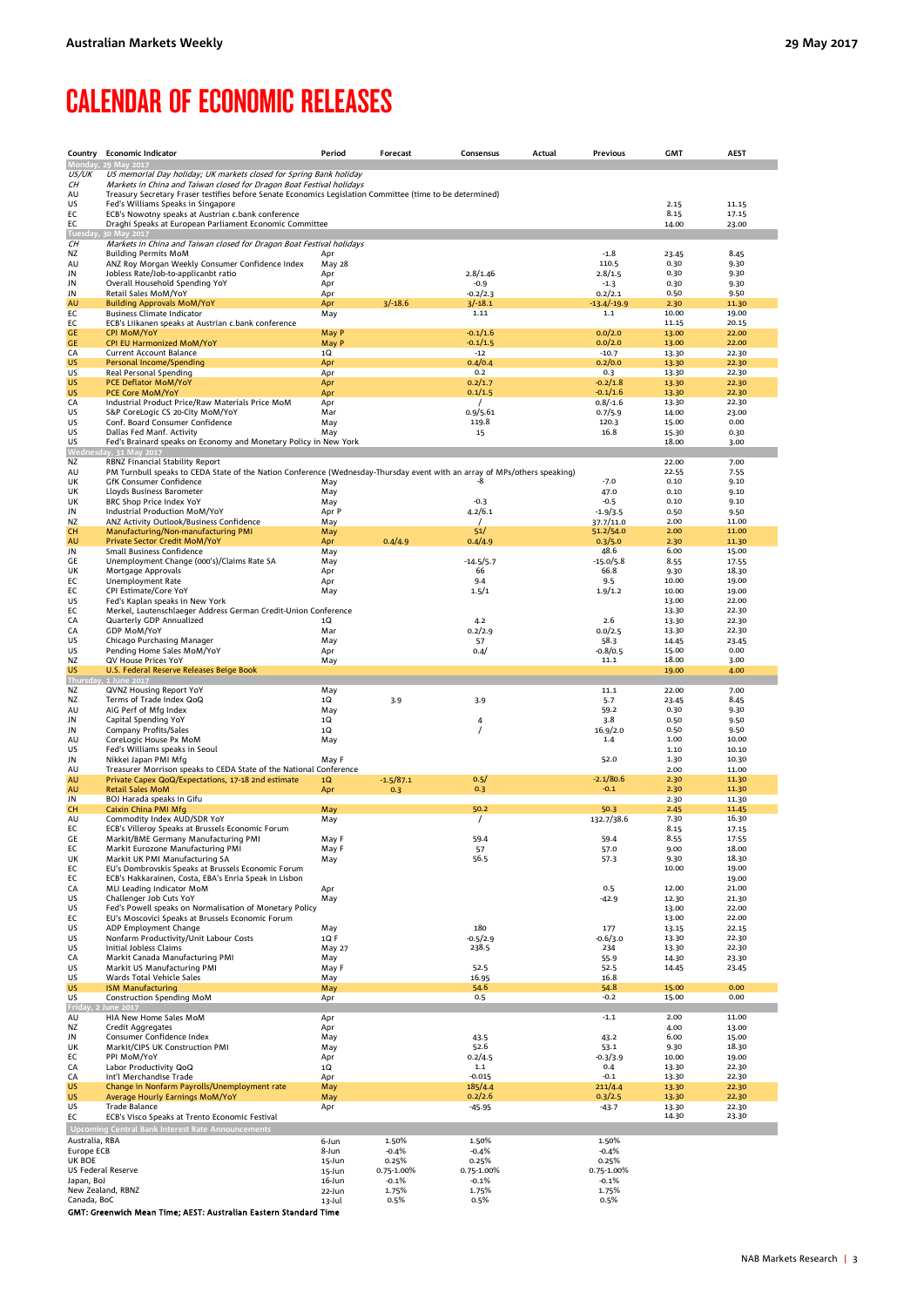# <span id="page-3-0"></span>FORECASTS

Economic Forecasts

|                                 |         | Annual % change |        |        |        |         |        |         |        | Quarterly % change |        |        |                |                |        |        |        |                |        |        |
|---------------------------------|---------|-----------------|--------|--------|--------|---------|--------|---------|--------|--------------------|--------|--------|----------------|----------------|--------|--------|--------|----------------|--------|--------|
|                                 |         |                 |        |        |        | 2015    |        |         |        | 2016               |        |        |                | 2017           |        |        |        | 2018           |        |        |
| <b>Australia Forecasts</b>      | 2015    | 2016            | 2017   | 2018   | Q1     | Q2      | QЗ     | Q4      | Q1     | Q2                 | Q3     | Q4     | Q <sub>1</sub> | Q <sub>2</sub> | Q3     | Q4     | Q1     | Q <sub>2</sub> | Q3     | Q4     |
| Household Consumption           | 2.7     | 2.7             | 2.1    | 2.0    | 0.7    | 0.6     | $1.0$  | 0.6     | 0.9    | 0.5                | 0.4    | 0.9    | 0.4            | 0.5            | 0.5    | 0.6    | 0.4    | 0.5            | 0.5    | 0.5    |
| Underlying Business Investment  | $-10.1$ | $-11.2$         | 0.8    | 4.9    | $-3.2$ | $-1.9$  | $-5.5$ | $-2.4$  | $-3.4$ | $-2.3$             | $-5.3$ | 2.1    | 0.7            | 1.3            | 1.2    | 1.0    | 1.0    | 1.5            | 1.2    | 1.6    |
| <b>Residential Construction</b> | 10.0    | 7.9             | 2.1    | $-1.1$ | 4.8    | $-1.2$  | 4.3    | 1.5     | 3.7    | 1.9                | $-1.3$ | 1.2    | 0.6            | 0.6            | 0.4    | O.O    | $-0.3$ | $-0.9$         | $-0.5$ | $-0.8$ |
| Underlying Public Spending      | 2.4     | 4.6             | 3.2    | 2.8    | 1.2    | 1.8     | $-1.0$ | 2.1     | 0.5    | 2.7                | 0.2    | 1.3    | 0.3            | 0.9            | 0.5    | 0.8    | 0.7    | 0.7            | 0.7    | 0.7    |
| Exports                         | 6.0     | 7.6             | 4.0    | 5.9    | 3.7    | $-2.9$  | 4.6    | $-0.1$  | 3.3    | 2.2                | 1.0    | 2.2    | $-0.8$         | $-0.9$         | 4.5    | 2.4    | 0.8    | 0.8            | 0.7    | 1.0    |
| Imports                         | 2.0     | 0.4             | 5.0    | 3.8    | 2.7    | 0.9     | $-1.3$ | 0.0     | $-0.8$ | 2.9                | 1.2    | 1.4    | 0.7            | 1.4            | 1.1    | 1.0    | 0.8    | 0.9            | 0.9    | 0.9    |
| Net Exports (a)                 | 0.7     | 1.4             | $-0.2$ | 0.4    | 0.2    | $-0.8$  | 1.2    | 0.0     | 1.1    | $-0.1$             | 0.0    | 0.2    | $-0.3$         | $-0.5$         | 0.7    | 0.3    | 0.0    | O.O            | 0.0    | 0.0    |
| Inventories (a)                 | 0.1     | 0.1             | $-0.1$ | O.O    | 0.7    | $-0.3$  | $-0.1$ | 0.0     | 0.0    | 0.3                | 0.1    | $-0.2$ | O.O            | 0.0            | O.O    | O.O    | 0.0    | O.O            | 0.0    | 0.0    |
| Domestic Demand - atr%          |         |                 |        |        | 0.5    | 0.5     | $-0.2$ | 0.5     | 0.1    | 0.7                | $-0.4$ | 1.2    | 0.4            | 0.7            | 0.6    | 0.6    | 0.5    | 0.6            | 0.5    | 0.6    |
| Dom Demand - ann %              | 1.3     | 1.6             | 2.2    | 2.3    | 1.1    | 1.4     | 1.2    | 1.3     | 1.4    | 1.6                | 1.4    | 2.1    | 1.9            | 1.8            | 2.8    | 2.3    | 2.3    | 2.3            | 2.2    | 2.2    |
| Real GDP - gtr %                |         |                 |        |        | 1.1    | 0.2     | 0.7    | 0.5     | 1.1    | 0.8                | $-0.5$ | 1.1    | 0.3            | 0.3            | 1.2    | 0.9    | 0.5    | 0.6            | 0.5    | 0.6    |
| Real GDP - ann %                | 2.4     | 2.5             | 2.0    | 2.7    | 2.5    | 2.0     | 2.4    | 2.5     | 2.5    | 3.1                | 1.9    | 2.4    | 1.6            | 1.1            | 2.8    | 2.7    | 2.9    | 3.2            | 2.5    | 2.2    |
| CPI headline - qtr %            |         |                 |        |        | 0.2    | 0.7     | 0.5    | 0.4     | $-0.2$ | 0.4                | 0.7    | 0.6    | 0.4            | 0.4            | 0.6    | 0.7    | 0.5    | 0.5            | 0.6    | 0.7    |
| CPI headline - ann %            | 1.5     | 1.3             | 2.0    | 2.2    | 1.3    | 1.5     | 1.5    | 1.7     | 1.3    | 1.0                | 1.3    | 1.5    | 2.1            | 2.1            | 2.0    | 2.0    | 2.1    | 2.2            | 2.2    | 2.2    |
| CPI underlying - qtr %          |         |                 |        |        | 0.6    | 0.5     | 0.4    | 0.5     | 0.2    | 0.5                | 0.4    | 0.5    | 0.4            | 0.5            | 0.5    | 0.4    | 0.5    | 0.5            | 0.5    | 0.5    |
| CPI underlying - ann %          | 2.2     | 1.6             | 1.8    | 1.9    | 2.4    | 2.2     | 2.2    | 2.0     | 1.6    | 1.6                | 1.6    | 1.6    | 1.9            | 1.8            | 1.9    | 1.8    | 1.8    | 1.8            | 1.9    | 2.0    |
| Wages (Pvte WPI - ann %)        | 2.1     | 1.9             | 1.9    | 1.9    | 2.2    | 2.2     | 2.1    | 2.0     | 2.0    | 2.0                | 1.9    | 1.8    | 2.0            | 2.0            | 1.9    | 1.8    | 1.8    | 1.8            | 1.9    | 2.0    |
| Unemployment Rate (%)           | 6.1     | 5.7             | 5.7    | 5.6    | 6.2    | 6.0     | 6.2    | 6.0     | 5.9    | 5.7                | 5.6    | 5.7    | 5.7            | 5.8            | 5.7    | 5.7    | 5.6    | 5.6            | 5.6    | 5.6    |
| Terms of trade                  | $-11.6$ | 0.0             | 13.1   | $-1.6$ | $-2.5$ | $-4.5$  | $-2.1$ | $-4.2$  | $-1.9$ | 2.1                | 5.2    | 9.0    | 4.9            | $-0.4$         | $-3.0$ | $-2.1$ | $-2.2$ | $-1.3$         | $-1.3$ | $-1.5$ |
| G&S trade balance, \$Abn        | $-36.8$ | $-14.6$         | 24.6   | 4.6    | $-4.7$ | $-11.4$ | $-8.6$ | $-12.0$ | $-8.4$ | $-7.4$             | $-3.5$ | 4.7    | 7.9            | 5.5            | 5.9    | 5.3    | 3.2    | 1.8            | 0.4    | $-0.9$ |
| % of GDP                        | $-2.3$  | $-0.9$          | 1.4    | 0.2    | $-1.2$ | $-2.8$  | $-2.1$ | $-2.9$  | $-2.0$ | $-1.8$             | $-0.8$ | 1.1    | 1.8            | 1.2            | 1.3    | 1.2    | 0.7    | 0.4            | 0.1    | $-0.2$ |
| Current Account (% GDP)         | $-4.7$  | $-2.6$          | $-0.5$ | $-1.7$ | $-3.3$ | $-5.2$  | $-4.8$ | -5.6    | $-3.6$ | $-3.7$             | $-2.4$ | $-0.9$ | 0.0            | $-0.6$         | $-0.6$ | $-0.7$ | $-1.3$ | $-1.6$         | $-1.9$ | $-2.2$ |

Source: NAB Group Economics; (a) Contributions to GDP growth

Exchange Rate Forecasts Global GDP

|                               | 29-May | Jun-17 | Sep-17         | <b>Dec-17</b> | Mar-18 Jun-18  |             |
|-------------------------------|--------|--------|----------------|---------------|----------------|-------------|
| <b>Majors</b>                 |        |        |                |               |                |             |
| AUD/USD                       | 0.7433 | 0.73   | 0.71           | 0.70          | 0.70           | 0.70        |
| NZD/USD                       | 0.7065 | 0.68   | 0.67           | 0.67          | 0.68           | 0.68        |
| USD/JPY                       | 111.24 | 114    | 116            | 118           | 120            | 120         |
| EUR/USD                       | 1.1171 | 1.12   | 1.11           | 1.13          | 1.15           | 1.15        |
| GBP/USD                       | 1.2830 | 1.30   | 1.29           | 1.27          | 1.26           | 1.25        |
| USD/CNY                       | 6.8520 | 6.92   | 6.96           | 6.97          | 7.00           | 7.05        |
| USD/CAD                       | 1.3460 | 1.33   | 1.35           | 1.37          | 1.37           | 1.38        |
|                               |        |        |                |               |                |             |
|                               |        |        |                |               |                |             |
| <b>Australian Cross Rates</b> |        |        |                |               |                |             |
| AUD/JPY                       | 82.7   | 83     | 82             | 83            | 84             | 84          |
| $5115$ $17115$                | $   -$ | $ -$   | $ \sim$ $\sim$ | $ -$          | $ \sim$ $\sim$ | $ \sim$ $-$ |

| <b>AV 2121 1</b> | .      | $\sim$ | .    | ້    | ⊷    | $\overline{\phantom{a}}$ |                | $\sim$ |        |      |      |                             |      |
|------------------|--------|--------|------|------|------|--------------------------|----------------|--------|--------|------|------|-----------------------------|------|
| AUD/EUR          | 0.6654 | 0.65   | 0.64 | 0.62 | 0.61 | 0.61                     |                | 29-May | Jun-17 |      |      | Sep-17 Dec-17 Mar-18 Jun-18 |      |
| AUD/GBP          | 0.5793 | 0.56   | 0.55 | 0.55 | 0.56 | 0.56                     | WTI oil        | 49.72  | 54     | 56   | 58   | 59                          | 60   |
| AUD/NZD          | 1.0521 | 1.07   | 1.06 | 1.04 | 1.03 | 1.03                     | Gold           | 1267   | 1210   | 1220 | 1230 | 1240                        | 1260 |
| AUD/CNY          | 5.0931 | 5.05   | 4.94 | 4.88 | 4.90 | 4.94                     | Iron ore       | 57.9   | 65     | 61   | 60   | 58                          | 60   |
| AUD/CAD          | 1.0005 | 0.97   | 0.96 | 0.96 | 0.96 | 0.97                     | Hard cok. coal | 174    | 210    | 160  | 140  | 120                         | 110  |
| AUD/CHF          | 0.7248 | 0.71   | 0.68 | 0.74 | 0.71 | 0.68                     | Thermal coal   | 74     | 81     | 81   | 81   | 81                          | 65   |

| <b>Interest Rate Forecast:</b> |  |  |
|--------------------------------|--|--|
|                                |  |  |

|                               | 29-May  | Jun-17  | Sep-17  | Dec-17  | Mar-18  | Jun-18  |
|-------------------------------|---------|---------|---------|---------|---------|---------|
| Aust rates                    |         |         |         |         |         |         |
| RBA Cash rate                 | 1.50    | 1.50    | 1.50    | 1.50    | 1.50    | 1.50    |
| 3 month bill rate             | 1.74    | 1.75    | 1.75    | 1.75    | 1.75    | 1.75    |
| 3 Year Swap Rate              | 1.87    | 2.1     | 2.3     | 2.3     | 2.6     | 2.6     |
| 10 Year Swap Rate             | 2.70    | 3.0     | 3.2     | 3.2     | 3.4     | 3.4     |
| <b>Offshore Policy Rates</b>  |         |         |         |         |         |         |
| US Fed funds                  | 1.00    | 1.25    | 1.50    | 1.50    | 1.75    | 2.00    |
| ECB deposit rate              | $-0.40$ | $-0.40$ | $-0.40$ | $-0.40$ | $-0.30$ | $-0.20$ |
| BoE repo rate                 | 0.25    | 0.25    | 0.25    | 0.25    | 0.25    | 0.25    |
| Bol excess reserves rate      | $-0.10$ | $-0.10$ | $-0.10$ | $-0.10$ | $-0.10$ | 0.90    |
| <b>RBNZ OCR</b>               | 1.75    | 1.75    | 1.75    | 1.75    | 1.75    | 2.00    |
| China 1yr lending rate        | 4.35    | 4.10    | 4.10    | 4.10    | 4.10    | 4.10    |
| China Reserve Ratio           | 17.0    | 16.5    | 16.5    | 16.5    | 16.5    | 16.5    |
| 10 Year Benchmark Bond Yields |         |         |         |         |         |         |
| Australia                     | 2.41    | 2.75    | 2.90    | 2.90    | 3.10    | 3.05    |
| <b>United States</b>          | 2.25    | 2.50    | 2.75    | 2.75    | 3.00    | 3.00    |
| New Zealand                   | 2.83    | 3.30    | 3.35    | 3.30    | 3.30    | 3.60    |

Sources: NAB Global Markets Research; Bloomberg; ABS

| orecasts |        |        |               |               |      | <b>Global GDP</b> |        |      |      |      |      |      |               |
|----------|--------|--------|---------------|---------------|------|-------------------|--------|------|------|------|------|------|---------------|
| 29-Mav   | Jun-17 | Sep-17 | <b>Dec-17</b> | Mar-18 Jun-18 |      | Dec year          | 2013   | 2014 | 2015 | 2016 | 2017 | 2018 | 20 Yr<br>Avge |
|          |        |        |               |               |      | Australia         | 2.1    | 2.8  | 2.4  | 2.5  | 2.0  | 2.7  | 3.4           |
| 0.7433   | 0.73   | 0.71   | 0.70          | 0.70          | 0.70 | US                | 1.7    | 2.4  | 2.6  | 1.6  | 2.1  | 2.3  | 2.6           |
| 0.7065   | 0.68   | 0.67   | 0.67          | 0.68          | 0.68 | Eurozone          | $-0.2$ | 1.2  | 1.9  | 1.7  | 1.9  | 1.8  | 1.5           |
| 111.24   | 114    | 116    | 118           | 120           | 120  | UK                | 1.9    | 3.1  | 2.2  | 1.8  | 1.7  | 1.6  | 2.4           |
| 1.1171   | 1.12   | 1.11   | 1.13          | 1.15          | 1.15 | Japan             | 2.0    | 0.2  | 1.2  | 1.0  | 1.2  | 0.9  | 0.8           |
| 1.2830   | 1.30   | 1.29   | 1.27          | 1.26          | 1.25 | China             | 7.7    | 7.3  | 6.9  | 6.7  | 6.5  | 6.3  | 9.2           |
| 6.8520   | 6.92   | 6.96   | 6.97          | 7.00          | 7.05 | India             | 6.2    | 6.9  | 7.5  | 7.5  | 7.4  | 7.2  | 6.6           |
| 1.3460   | 1.33   | 1.35   | 1.37          | 1.37          | 1.38 | New Zealand       | 2.2    | 3.4  | 2.5  | 3.1  | 2.7  | 2.5  | 3.0           |
|          |        |        |               |               |      | World             | 3.4    | 3.4  | 3.2  | 3.1  | 3.3  | 3.5  | 3.5           |
|          |        |        |               |               |      | MTP Top 5         | 4.1    | 3.9  | 4.0  | 3.8  | 3.8  | 3.7  | 5.0           |

|                          |        |      |      |      |      |      |                | ---    |      |      |      |                                    |      |
|--------------------------|--------|------|------|------|------|------|----------------|--------|------|------|------|------------------------------------|------|
| <b>AUD/EUR</b>           | 0.6654 | 0.65 | 0.64 | 0.62 | 0.61 | 0.61 |                | 29-May |      |      |      | Jun-17 Sep-17 Dec-17 Mar-18 Jun-18 |      |
| <b>AUD/GBP</b>           | 0.5793 | 0.56 | 0.55 | 0.55 | 0.56 | 0.56 | WTI oil        | 49.72  | 54   | 56   | 58   | 59                                 | 60   |
| AUD/NZD                  | 1.0521 | 1.07 | 1.06 | 1.04 | 1.03 | 1.03 | Gold           | 1267   | 1210 | 1220 | 1230 | 1240                               | 1260 |
| <b>AUD/CNY</b>           | 5.0931 | 5.05 | 4.94 | 4.88 | 4.90 | 4.94 | Iron ore       | 57.9   | 65   | 61   | 60   | 58                                 | 60   |
| AUD/CAD                  | 1.0005 | 0.97 | 0.96 | 0.96 | 0.96 | 0.97 | Hard cok. coal | 174    | 210  | 160  | 140  | 120                                | 110  |
| <b>AUD/CHF</b>           | 0.7248 | 0.71 | 0.68 | 0.74 | 0.71 | 0.68 | Thermal coal   | 74     | 81   | 81   | 81   | 81                                 | 65   |
|                          |        |      |      |      |      |      | Copper         | 5646   | 5610 | 5550 | 5550 | 5550                               | 5550 |
| Interest Rate Forecasts. |        |      |      |      |      |      | Aust LNG (*)   | 5.74   | 7.9  | 8.3  | 8.5  | 8.9                                | 9.2  |

<sup>\*</sup>) Implied Australian LNG export prices.